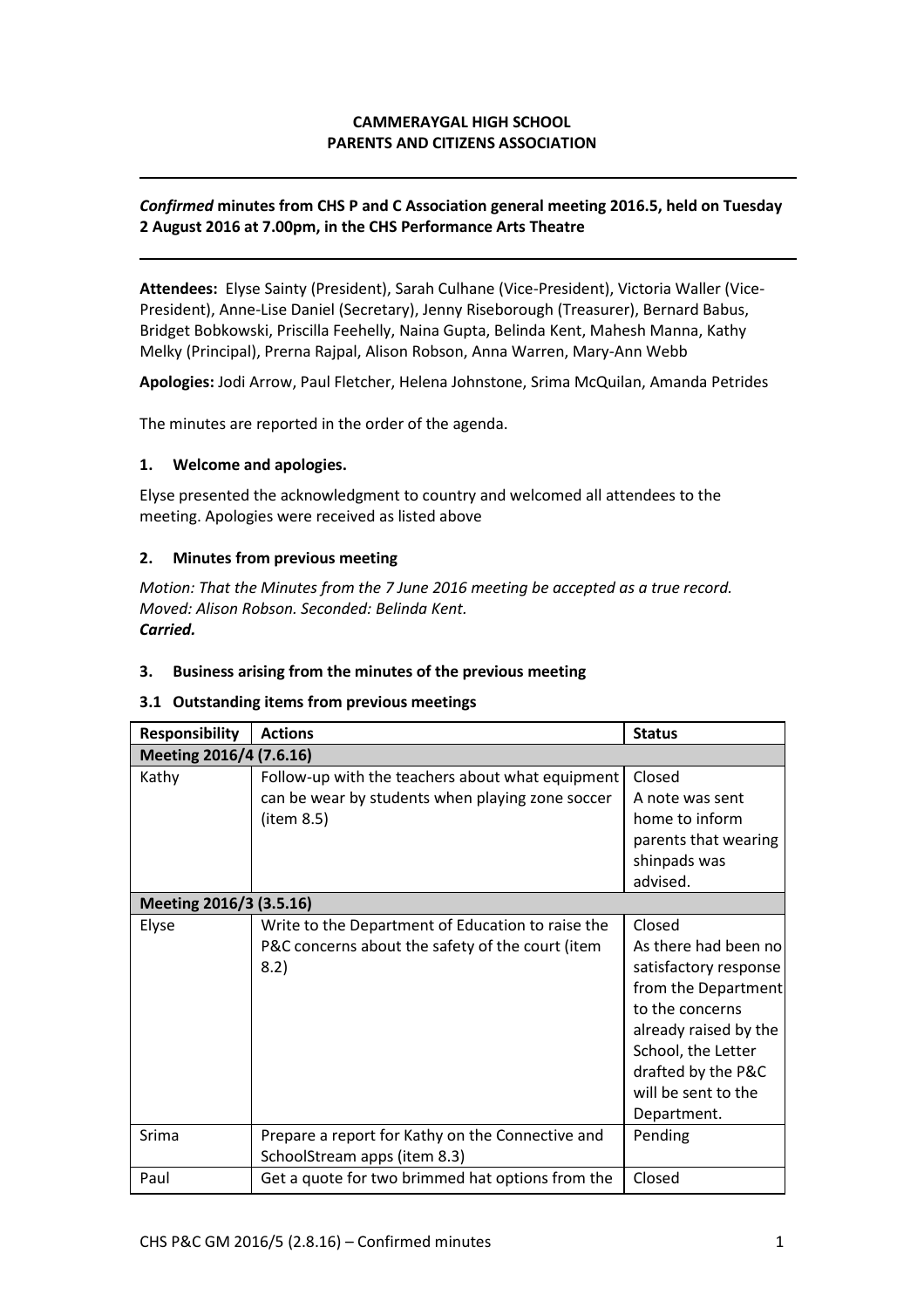|       | uniform supplier (item 8.4)<br>Include a note in the newsletter to encourage<br>families to donate their second-hand items (item<br>8.4) | A decision was made<br>that hats will not be<br>an optional uniform<br>item for the time<br>being.<br>A note was included<br>in latest newsletter.<br>Second-hand items<br>sale to be held on<br>orientation day. |
|-------|------------------------------------------------------------------------------------------------------------------------------------------|-------------------------------------------------------------------------------------------------------------------------------------------------------------------------------------------------------------------|
| Elyse | Organise a survey to get families' feedback on<br>topics they would like to be presented at the P&C<br>(item 10)                         | Pending                                                                                                                                                                                                           |

In relation to the court, Kathy advised that, to meet standard Department of Education requirements, the School needed to sign a Community Agreement with the P&C covering the use of the court, and other school facilities, by the P&C outside school hours.

## **Actions**:

- Kathy and Elyse to follow-up on the Community Agreement.

- Anne-Lise to review the product disclosure statement of the P&C insurance to check what is covered with regards to students being injured during P&C-run activities.

# **4. Standing items**

## **4.1 Collection of membership fee**

As per agenda.

# **4.2 Working with Children check**

As per agenda.

# **5. Correspondence**

There was no correspondence to be noted.

## **6. Reports**

# **6.1 Principal's report**

Kathy reported on the following:

- Anti-bullying Policy: The policy was available on Sentral. Students had been consulted on the Policy and the Student Representatives Council presented the main points of the policy to students through a role-play. Experience of bullying at CHS was quite minimal and the school was keeping an eye on behaviours which may lead to bullying. When issues arose, they were immediately addressed with student using a range of methods, starting with mediation.
- Subject selection for Year 8 students: students had received information about the range of elective subjects available in Year 9 and had been asked to shortlist their preferred subjects. Students will meet with their Learning Coach and a presentation for parents and students will be held on Monday 8 August. The School will try to offer the widest possible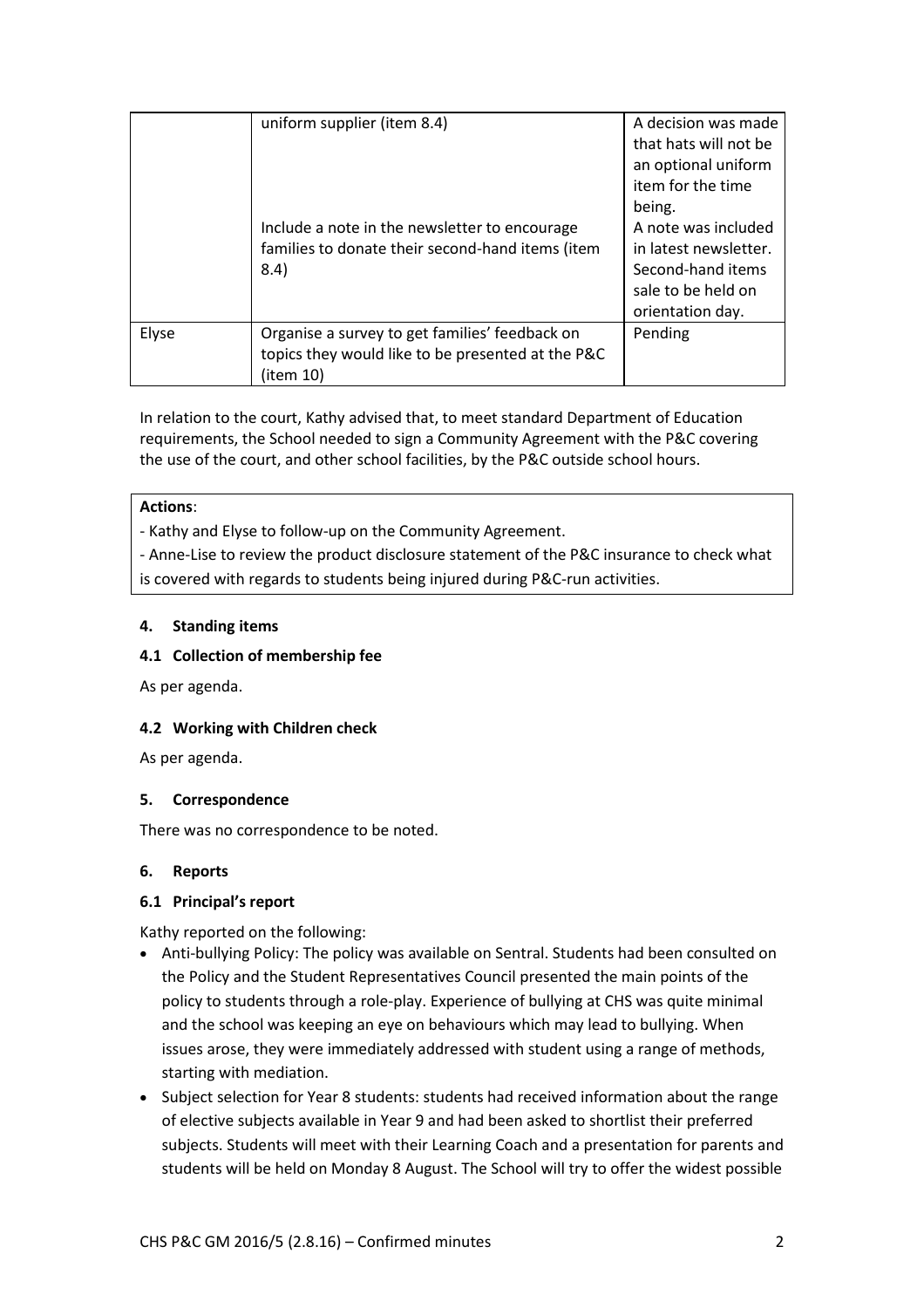range of subjects. Caps on student numbers will be set for subjects such as Food Technology and Industrial Technology due to space restrictions and safety requirements. Caps were not expected on the other subjects.

- Senior campus: with the growing number of in-area enrolments (140 in-area applications for year 7 starting in 2017), the School would like to push for the Senior Campus to be open to Years 10, 11 and 12. This meant that the Department of Education needed to start planning very soon for the senior campus to open in 2018.
- Rooftop court: there were no news from the Department of Education about the net.

**Action:** Elyse to draft a letter to the Department of Education on the P&C's behalf to raise the urgency of planning for the senior campus in time for opening in January 2018.

## **6.2 President's report**

Elyse thanked all those involved in the Bake Stall on Election Day.

## **6.3 Treasurer's report**

As circulated prior to the meeting.

## **7. Governance**

There was no item under this heading.

## **8. General business**

## **8.1 Communication Sub-committee**

*Motion: that \$100 (one hundred dollars) be allocated to the development of a website for the P&C; and that the ongoing monthly expenditure of \$35 (thirty five dollars) for the maintenance of the website be approved.*

*Moved: Anna Warren. Seconded: Sarah Culhane. Carried.*

## **8.2 Community and Environment Sub-committee**

Anna reported on the following:

- The sub-committee had secured a \$3,000 (three thousand dollars) grant to set up the kitchen garden.
- Universal Peace Day on Saturday 6 August. The School may want to acknowledge the event at Assembly on Friday 5 August.

The Committee supported, in principle, that the Social Justice Committee participates in activities with the House of Welcome, a charity supporting refugees.

The Committee agreed to organise a working bee mid-September to plant the screening next to the lunch area along the Pacific Highway. The Committee also agreed that the length of the screening should be extended, which would require the purchase of additional plants and soil. Kathy advised that the cost of the screening could be shared with the School.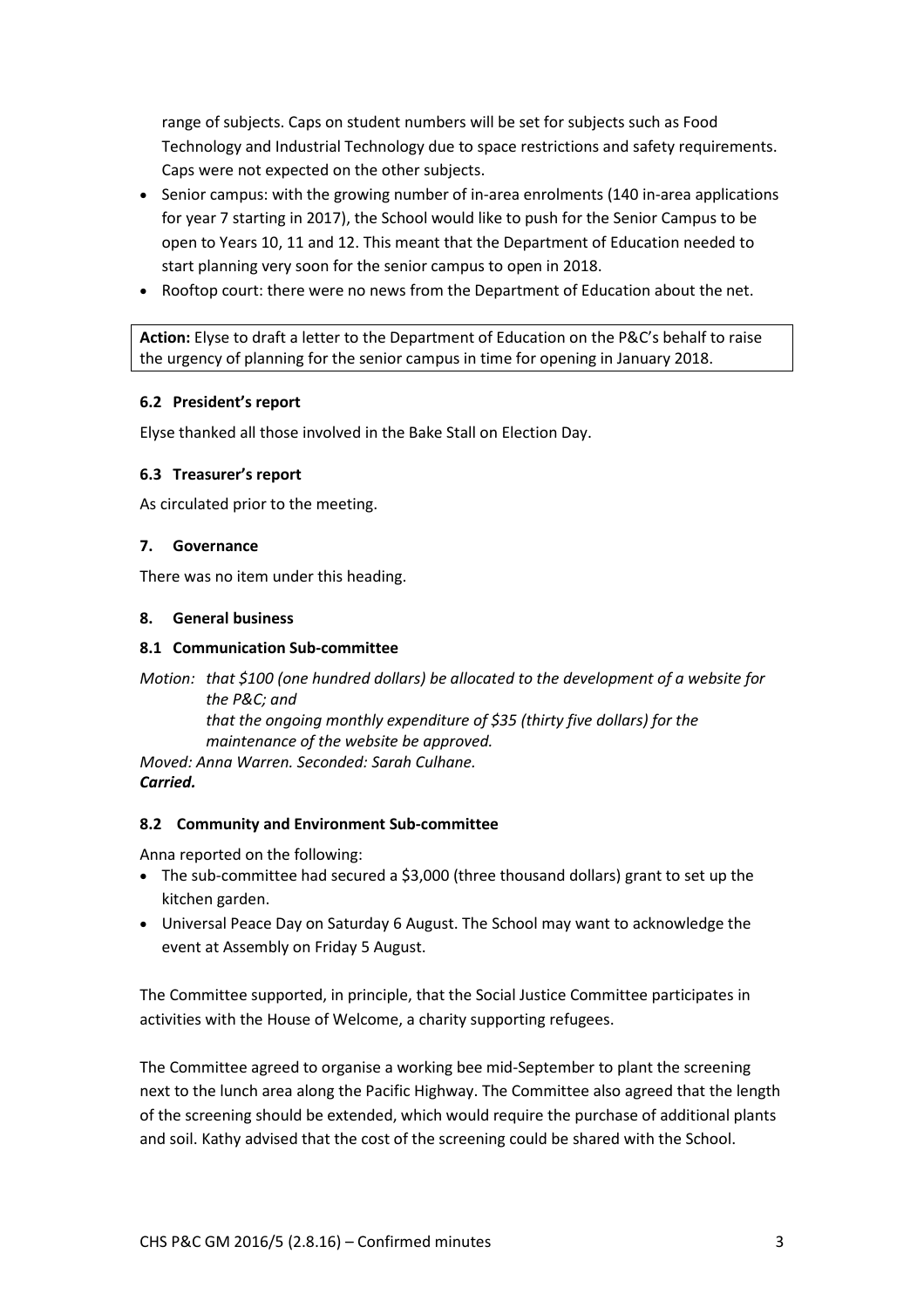*Motion: That an additional \$220 (two hundred and twenty dollars) be allocated to the purchase of plants and soil to be planted in the area along the Pacific Highway to screen the lunch area, noting that this amount is in addition to the \$630 (six hundred and thirty dollars) approved at meeting 16/4 on 7.6.16.*

*Moved: Anna Warren. Seconded: Vicky Waller. Carried.*

# **8.3 Music Sub-committee**

Bridget reported on the following:

- The Vocal Ensemble will take part in the 2016 School Spectacular.
- The various music groups will perform at the CAPA on 9 September.

Kathy confirmed that a group of approximately 50 students, including the Band, would likely visit Coonamble High School, CHS Partner school, in week 3 of Term 4.

## **8.4 Social and fund-raising Sub-committee**

Priscilla reported on the following:

- \$1358 (one thousand three hundred and thirty eight dollars) were raised by the Bake Stall on Election Day.
- CAPA soirée: P&C will organise drinks and nibbles.
- The Social Bowling event, cancelled due the bad weather, will be on again in late August, early September. Date to be determined.
- The Sub-committee would like to get a large P&C promotional canvas to display during P&C run events, as well as a couple of large esky on wheels.

*Motion: that \$400 (four hundred dollars) be allocated to the purchase of two large esky on wheels for use the Social and Fund-raising Sub-committee.* 

*Moved: Vicky Waller. Seconded: Elyse Sainty. Carried.*

# **8.5 Sports Sub-committee**

Alison reported on the following:

- Soccer: the teams will get together on 25 August to celebrate the end of the season. Teams were being organised to take part in the 6-aside summer competition.
- Cricket: season was about to start.
- Tennis: the Sub-committee was trying to put together a team to take part in the tennis School Championships on 1 September.
- Basketball: all the teams were full. An extra team of Year 7 girls had been set up.

The Committee discussed the possibility to set up scholarships, funded by parents' donations, for students who could not take part in P&C-run activities due to financial hardship.

## **8.6 Uniform Sub-committee**

There was no report from the Uniform Sub-committee.